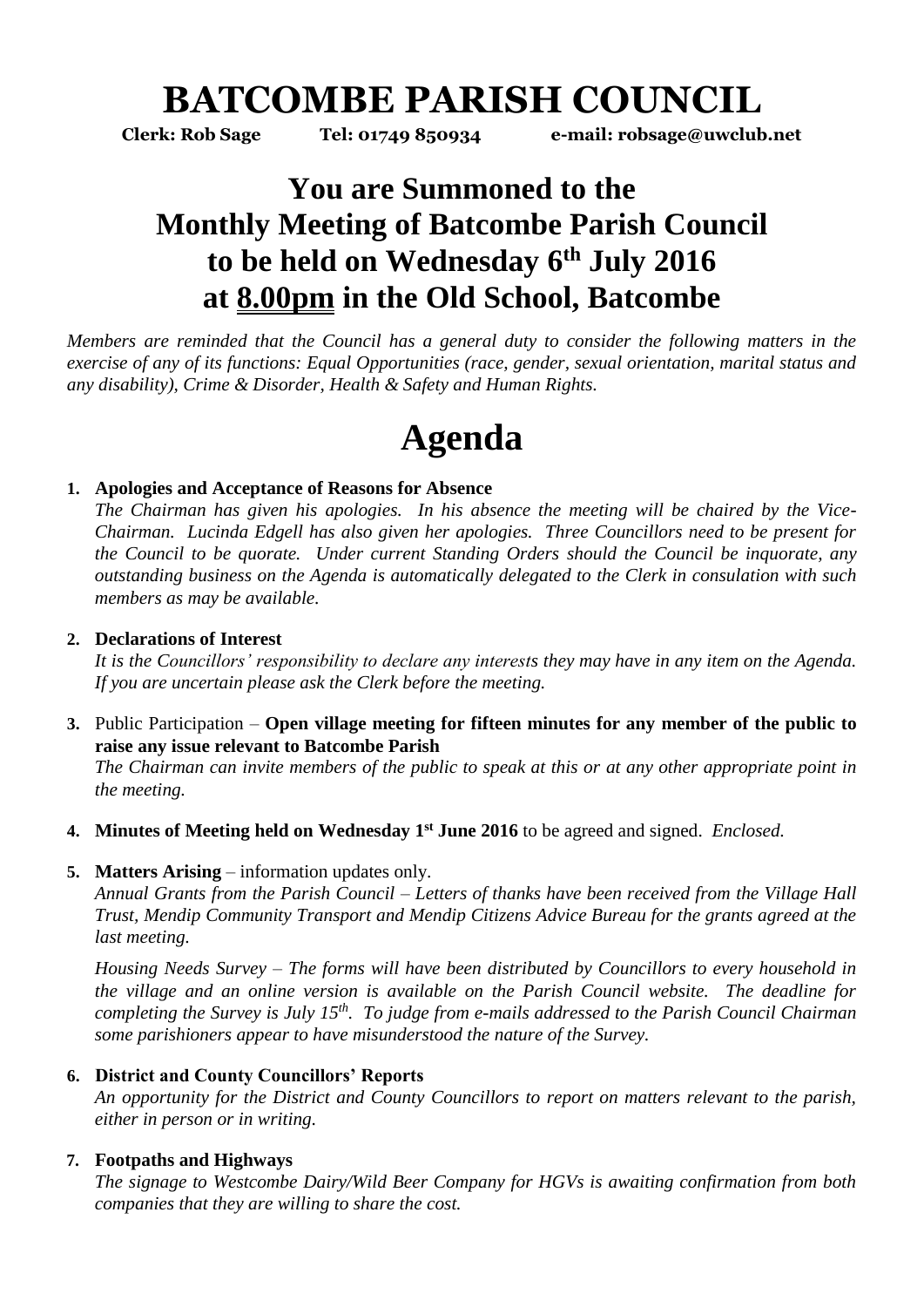*The Chairman would like to propose that "the Parish Council agrees to write to our County Councillor, Nigel Woollcombe-Adams who is responsible, together with his colleagues, for the budget of the County Council. The letter should express the Parish Council's concern at the cuts in the County Council's budget for highway [including bridleway] maintenance and to invite him to join the Chairman and Clerk to examine the state of the roads in the parish. The Parish Council also asks him to report back to his colleagues its concerns of the impact of this prolonged period of austerity on basic infrastructure".* 

#### **8. Defibrillator for Batcombe**

*At the last meeting it was agreed to put this item on this month's Agenda, following the report of a campaign for a defibrillator in the parish on social media. In the past it has been suggested that a defibrillator be placed in the unused telephone kiosk in Westcombe. In his discussions on the Emergency Plan with the Village Hall Trust, the Chairman suggested placing a defibrillator at the Village Hall, although the Trust felt that the Three Horseshoes would be a better location.* 

*To provide a defibrillator, a location would have to be agreed, funds raised and volunteers found to maintain the defibrillator and to take training in resuscitation. A defibrillator costs between £1,000 - £1,500, an external cabinet £600 and there will other costs of installation – the defibrillator has to have an power supply to remain charged. Grants may be available towards these costs. A group would need to be formed to undertake fundraising, organise training and looking after the equipment once installed. This group does not have to be under the direction of the Parish Council, but the Council could decide to take a lead if it wished.* 

#### **9. Playground**

**Maintenance Report –** *The Parish Council have been informed that heifers in the field next to the Playing Field got into the Playing Field twice last week. They appear to have burst through the fence next to the gap behind the goal at the west end of the Playing Field. There is some damage to the surface of the Playing Field from hoof prints, but this does not appear serious. Under the terms of the conveyance of the land forming the Playing Field to the Parish Council in 1937, the Parish Council is required to maintain a stockproof fence between the Playing Field and the field it is in. In the longer term, it would appear the current fence is no longer stockproof and may need replacing.*

*In the short term, either the owner of the field or the owner of the heifers has placed a barbed wire fence beyond the Playing Field fence where the heifers broke through and an electric fence beyond that, so it is unlikely that the animals will get into the Playing Field again. The Chairman is concerned that the barbed wire has been wrapped around the post by the gap in the fence with a potential risk of injury to a child going through the gap to retrieve a ball.*

**RoSPA Inspection Report -** *An electronic copy of the annual inspection of the Playing Field by RoSPA has been distributed to Councillors. All the items in the Playing Field are medium, low or very low risk. The monkey bars and goalposts are medium risk by nature and no remedial work is required, although the inspector recommends that the worn areas in front of the goals are made good and the wood in the monkey bars frame is monitored.*

*Unfortunately, the inspection was carried out just before Ian Sage added the extra play bark to the multiplay and replaced the swing chains. As agreed by the Council, Ian has put two junior swings in the dual frame and the toddler swing back in the frame that housed the nest swing.*

*The inspector notes the rot in the multiplay (which is now much worse) and recommends that the damaged wood is replaced. There is also an issue with a lack of tension in the zip wire. Our insurers will not allow us to deal with this, so we will have to get a play equipment company to deal with it. I will be contacting the company that repaired the zip wire earlier this year.*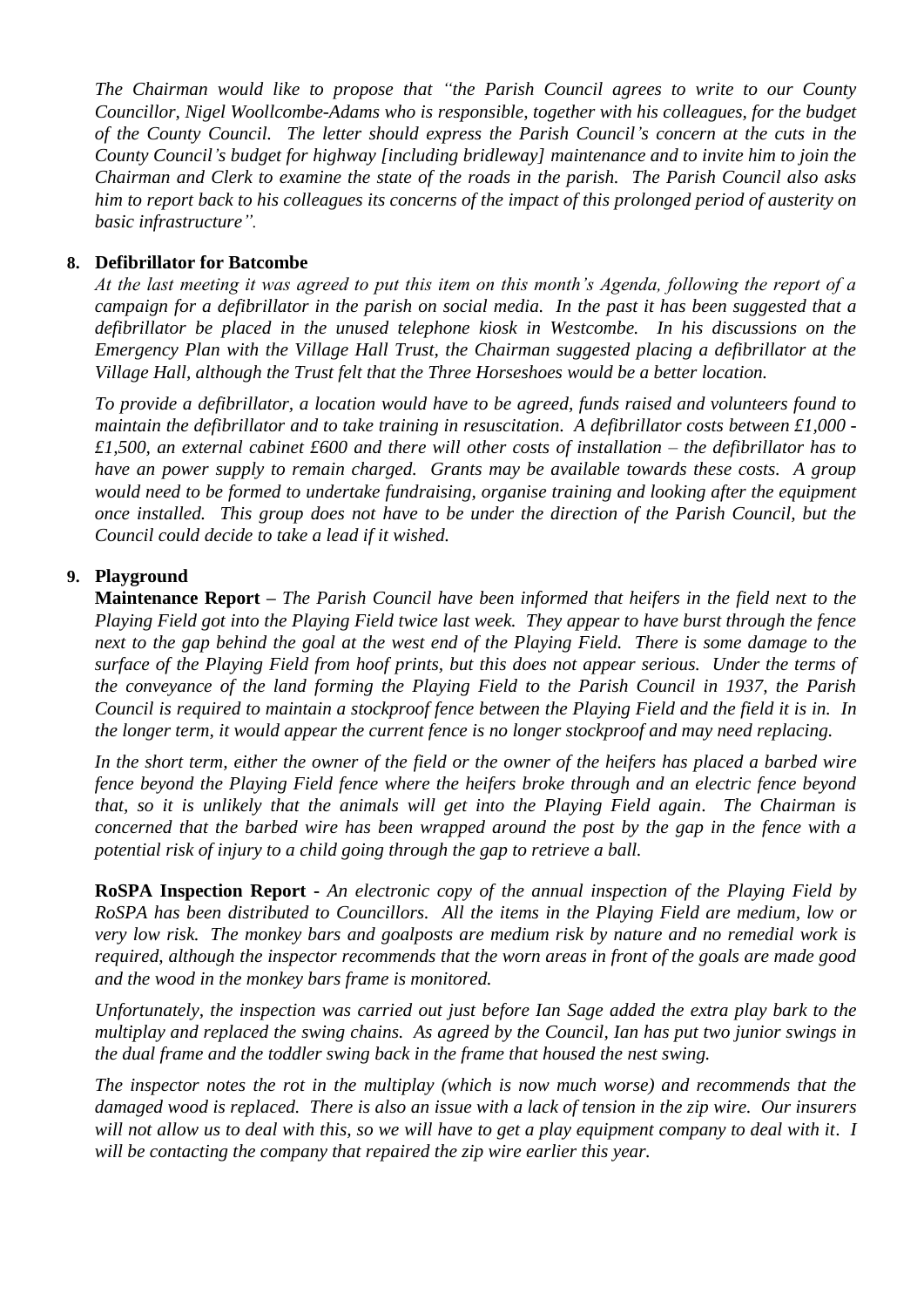*The Chairman reports that he has not been able to obtain an appropriate wood treatment product for the multiplay equipment and feels that someone else with the skills to identify an appropriate product should do this. He is happy to help apply what it obtained.*

**The Annual Fete -** *The PCC via Rob Jones have requested the use of the Playing Field for the annual village fete on the August Bank Holiday Monday (August 29th ). Rob Jones initially indicated that he would like the "handover" of the Playing Field to take place on the Friday instead of the Saturday as in previous years to allow more time for preparation and in particular for the erection of the bale tossing frame. The Parish Council has previously agreed to close the Playing Field from 8.00pm on the Saturday evening and on the Sunday and the Tuesday morning to allow the preparation and clearing up after the fete to be done safely. [The Parish Council cannot close the Playing Field on the Monday as it is a bank holiday, but in practice this does not make a significant difference.] When I informed Rob Jones that the Parish Council might not be willing to close the Playing Field for an extra day, he indicated that he would be happy for the "handover" to take place on the Saturday but the PCC did need to erect some storage tents on the Saturday. (I understand that this year there will not be a Songs of Praise service in the Playing Field on the Sunday evening.)* 

*In the past the PCC have also requested that the Playing Field grass and hedge inside the Playing Field are cut back prior to the Fete. Geoff Sparkes of Gardens of Avalon is happy to do this each year and I will remind him when I next send him his cheque for last month's work. (The cutting of the hedge is an extra which Geoff charges at his hourly rate – last year it cost £36.) During previous Fete weekends the zip wire has been immobilised with a padlock and chain and an inspection of the Playing Field on the Tuesday afternoon ensured the Playing Field was been left in a safe condition for children to use.*

#### **10. Planning Applications:**

Planning Application No: 2016/1343/HSE – Erection of garage side extension. Beeches Farm, Batcombe. Householder Application.

#### **Planning Application Updates.**

*The District Council has decided that prior approval is not required for a hay and straw barn at Beeches Farm. Planning permission has been granted for the installation of the new window at Cherry Cottage, Westcombe.* 

#### **11. Review of Standing Orders**

*All Councillors should have a copy of the current Standing Orders that were adopted in February 2014 and are based on a model produced by the National Association of Local Councils (NALC). If any Councillor does not possess a copy of Standing Orders, please inform the Clerk.*

*In February 2016 it was agreed to amend Standing Orders to allow the electronic distribution of Agendas and papers to those Councillors who wished to receive them in this manner. This can be done by adding the underlined words (taken from the model Standing Orders) to* Standing Order 15 b i *as follows:*

The Proper Officer shall:

i. **at least three clear days before a meeting of the council, a committee** and a subcommittee **serve on councillors, by delivery or post at their residences, a signed summons confirming the time, place and the agenda.** 

OR

at least three clear days before a meeting of the council, a committee and a sub-committee serve on councillors a summons, by email, confirming the time, place and the agenda provided any such email contains the electronic signature and title of the Proper Officer.

*See standing order 3(b) above for the meaning of clear days for a meeting of a full council and standing order 3 (c) above for a meeting of a committee.*